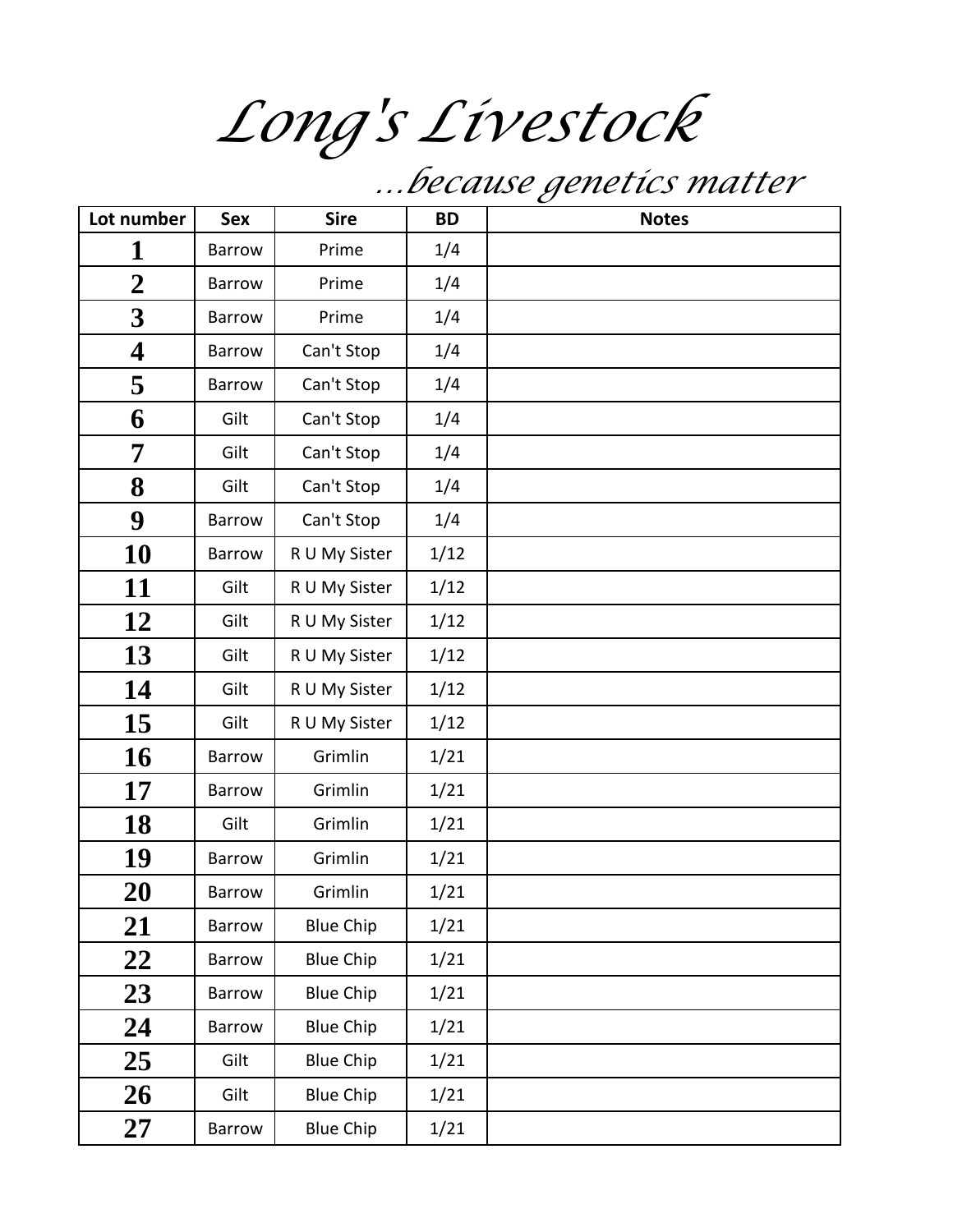| 28 | Barrow        | <b>Blue Chip</b>  | 1/21 |  |
|----|---------------|-------------------|------|--|
| 29 | Gilt          | <b>Rock Solid</b> | 1/18 |  |
| 30 | Barrow        | <b>Blue Chip</b>  | 1/21 |  |
| 31 | Barrow        | <b>Blue Chip</b>  | 1/21 |  |
| 32 | Gilt          | <b>Rock Solid</b> | 1/18 |  |
| 33 | <b>Barrow</b> | The Good Stuff    | 1/18 |  |
| 34 | Barrow        | The Good Stuff    | 1/18 |  |
| 35 | Gilt          | The Good Stuff    | 1/18 |  |
| 36 | Barrow        | <b>Rock Solid</b> | 1/18 |  |
| 37 | <b>Barrow</b> | The Good Stuff    | 1/18 |  |
| 38 | Gilt          | The Good Stuff    | 1/18 |  |
| 39 | Gilt          | <b>Rock Solid</b> | 1/18 |  |
| 40 | Gilt          | <b>Rock Solid</b> | 1/18 |  |
| 41 | Barrow        | Hold On           | 1/23 |  |
| 42 | Gilt          | Hold On           | 1/23 |  |
| 43 | Gilt          | <b>Rock Solid</b> | 1/18 |  |
| 44 | Barrow        | <b>Rock Solid</b> | 1/18 |  |
| 45 | Barrow        | No Mercy          | 1/23 |  |
| 46 | Barrow        | No Mercy          | 1/23 |  |
| 47 | Gilt          | No Mercy          | 1/23 |  |
| 48 | Gilt          | No Mercy          | 1/23 |  |
| 49 | <b>Barrow</b> | <b>Rock Solid</b> | 1/18 |  |
| 50 | Gilt          | The Good Stuff    | 1/18 |  |
| 51 | Barrow        | The Good Stuff    | 1/18 |  |
| 52 | Gilt          | The Good Stuff    | 1/18 |  |
| 53 | Barrow        | The Good Stuff    | 1/18 |  |
| 54 | Gilt          | The Good Stuff    | 1/18 |  |
| 55 | <b>Barrow</b> | Hold On           | 1/23 |  |
| 56 | Barrow        | Can't Stop        | 1/4  |  |
| 57 | Gilt          | Wicked            | 1/23 |  |
| 58 | Barrow        | Whitey            | 5/1  |  |